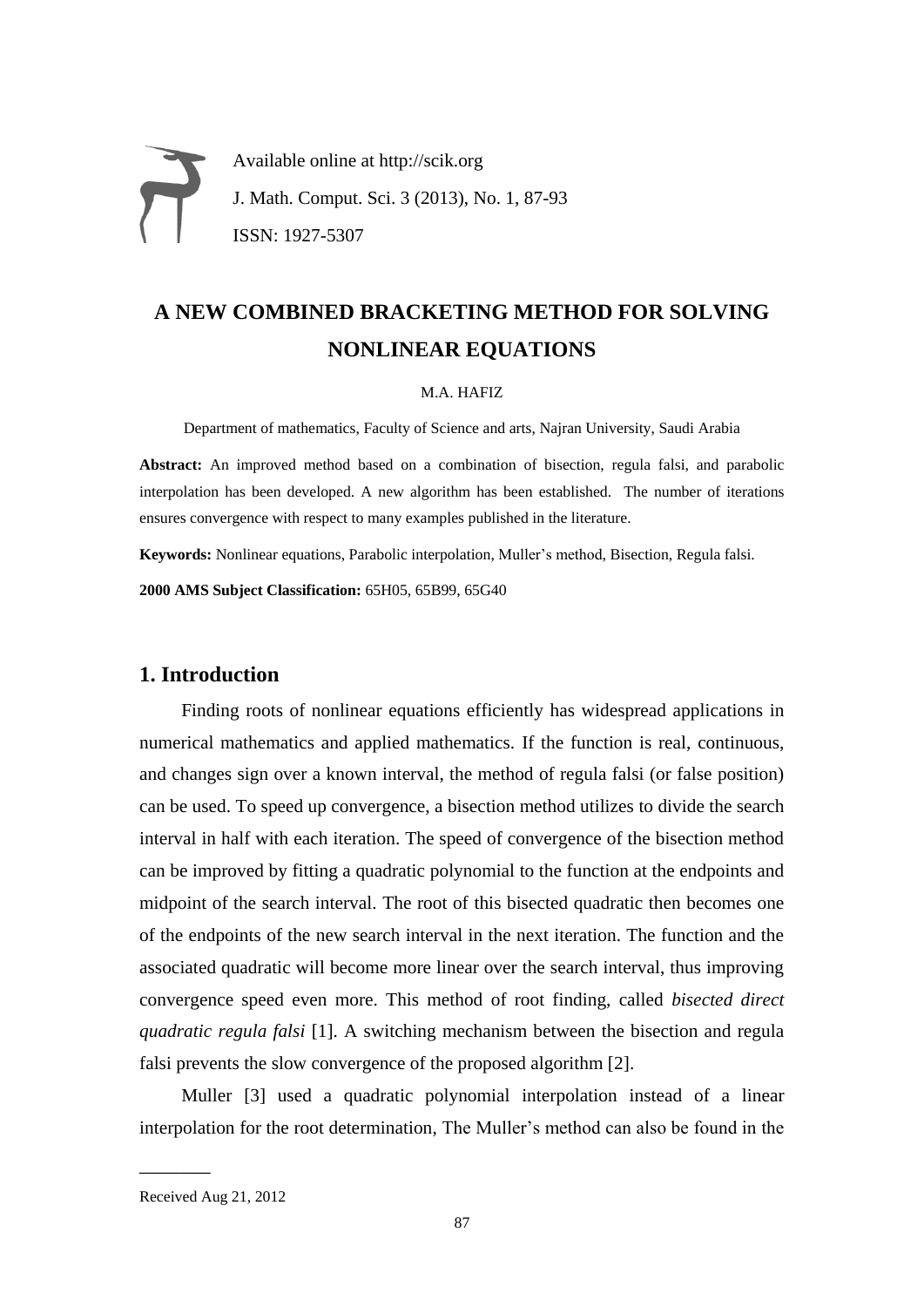combination of the bisection or inverse quadratic interpolation [4-5]. Recently, several new algorithms and methods were published [6 - 12]. In the present paper we use a combination of the bisection and regula falsi with the second order polynomial interpolation technique based on one end point, midpoint and regula falsi point, this method called BRFC. Numerical tests on a variety of functions show that BRFC requires fewer iterations than other regula falsi or bisection methods.

#### **2. Proposed zero finding methods**

Firstly, it will be assumed that the function  $f(x)$  is continuous on a closed interval  $[x_a, x_b]$ . In this interval, the function has a root and the following inequality holds  $f(x_a)f(x_b)$  < 0, we aim to determine the root  $x^*$  of the nonlinear equation with least numerical evaluations as possible:



Figure 1: Root finding by Bisected and regula falsi and curve fitting *P(x)*

$$
f(x) = 0.\tag{1}
$$

A new iterative value on the closed interval is calculated by fitting a parabola to the three points of the function  $f(x)$ . The first point is the interval border point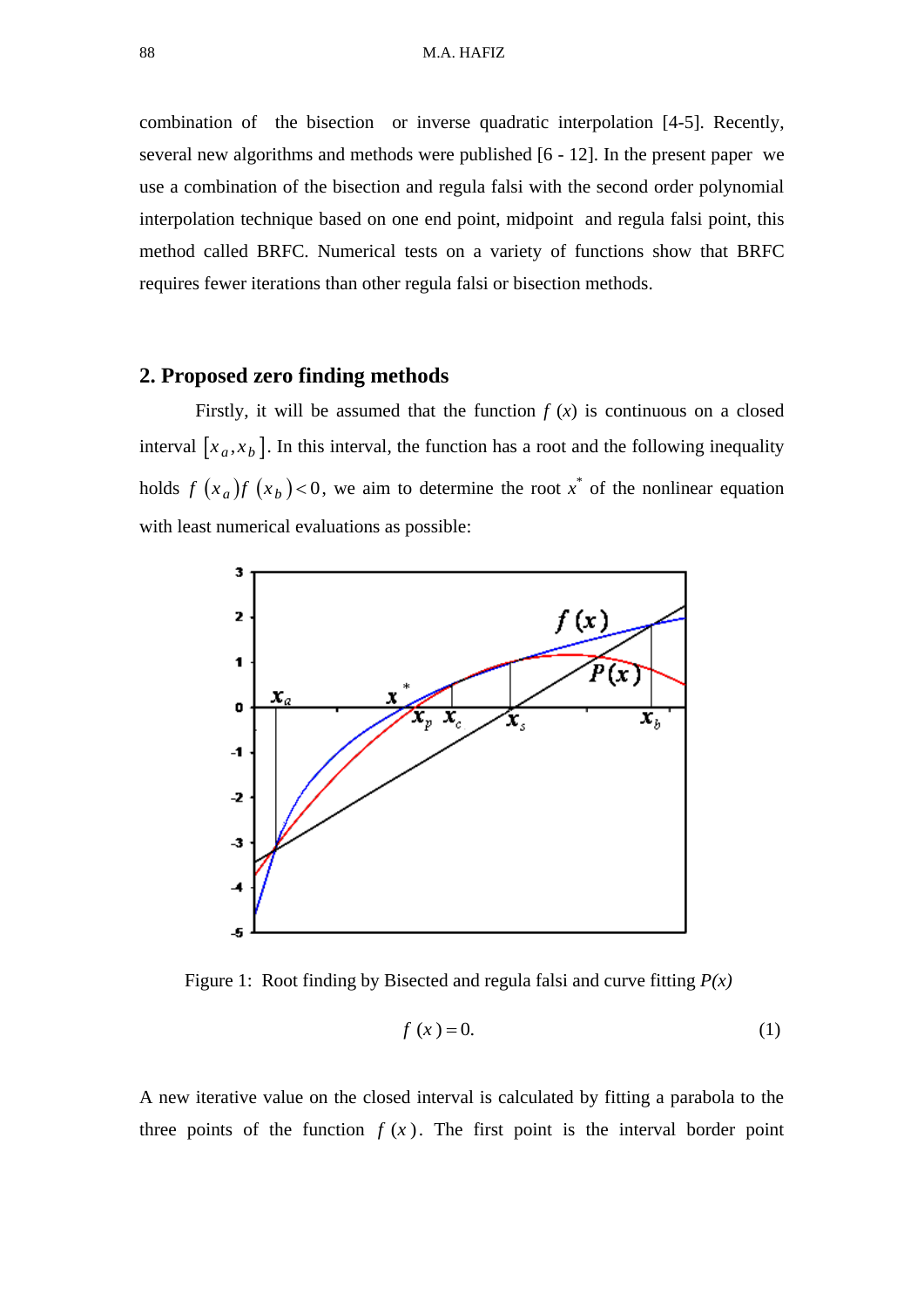$(x_a, (x_a))$ , the second point  $(x_c, f(x_c))$ ;  $x_c \in (x_a, x_b)$  is calculated by using the bisection Fig. 1.

$$
x_c = \frac{x_a + x_b}{2} \tag{2}
$$

while the third point  $(x_s, f(x_s))$ ;  $x_s \in (x_a, x_b)$  is calculated by using regula falsi algorithm (Fig. 1)

$$
x_s = \frac{f\left(x_a\right)x_b - f\left(x_b\right)x_a}{x_a - x_b} \tag{3}
$$

If  $x_s = x_c$  we replace  $x_s$  by  $x_b$ .

After calculating  $x_c$  and  $x_s$ , three points  $(x_a, f(x_a))$ ,  $(x_c, f(x_c))$  and  $(x_s, f(x_s))$ are finally available and through these points, a second order polynomial can be constructed as follows:

$$
p(x) = A(x - x_c)(x - x_s) + B(x - x_a)(x - x_s) + C(x - x_a)(x - x_c)
$$
\n(4)

The constants *A*, *B*, and *C* can be determined from the following conditions:

$$
P(x_a) = f(x_a) = A(x_a - x_c)(x_a - x_s),
$$
  
\n
$$
P(x_c) = f(x_c) = B(x_c - x_a)(x_c - x_s),
$$
  
\n
$$
P(x_s) = f(x_s) = C(x_s - x_a)(x_s - x_c).
$$
\n(5)

Then, *A, B* and *C* can be determined from:

$$
A = \frac{f(x_a)}{(x_a - x_c)(x_a - x_s)}, \quad B = \frac{f(x_c)}{(x_c - x_a)(x_c - x_s)}, \quad C = \frac{f(x_s)}{(x_s - x_a)(x_s - x_c)} \tag{6}
$$

To determine the next approximation *x<sup>p</sup>* by considering the intersection of the *x-axis* with the parabola defined in equation (4). The zeros of the parabola can be calculated from:

$$
x_{1,2} = x_s - \frac{2c}{b \pm \sqrt{b^2 - 4ac}}\tag{7}
$$

where the three parameters *a, b* and *c* can be determined from:

$$
a = A + B + C,
$$
  
\n
$$
b = A(x_s - x_c) + B(x_s - x_a) + C(2x_s - x_a - x_c),
$$
  
\n
$$
c = f(x_s).
$$
\n(8)

Eq. (7) gives two possibilities for  $x_{1,2}$  depending on the sign preceding the radical term, therefore, Muller's method chooses the sign to agree with the sign of *b*. Chosen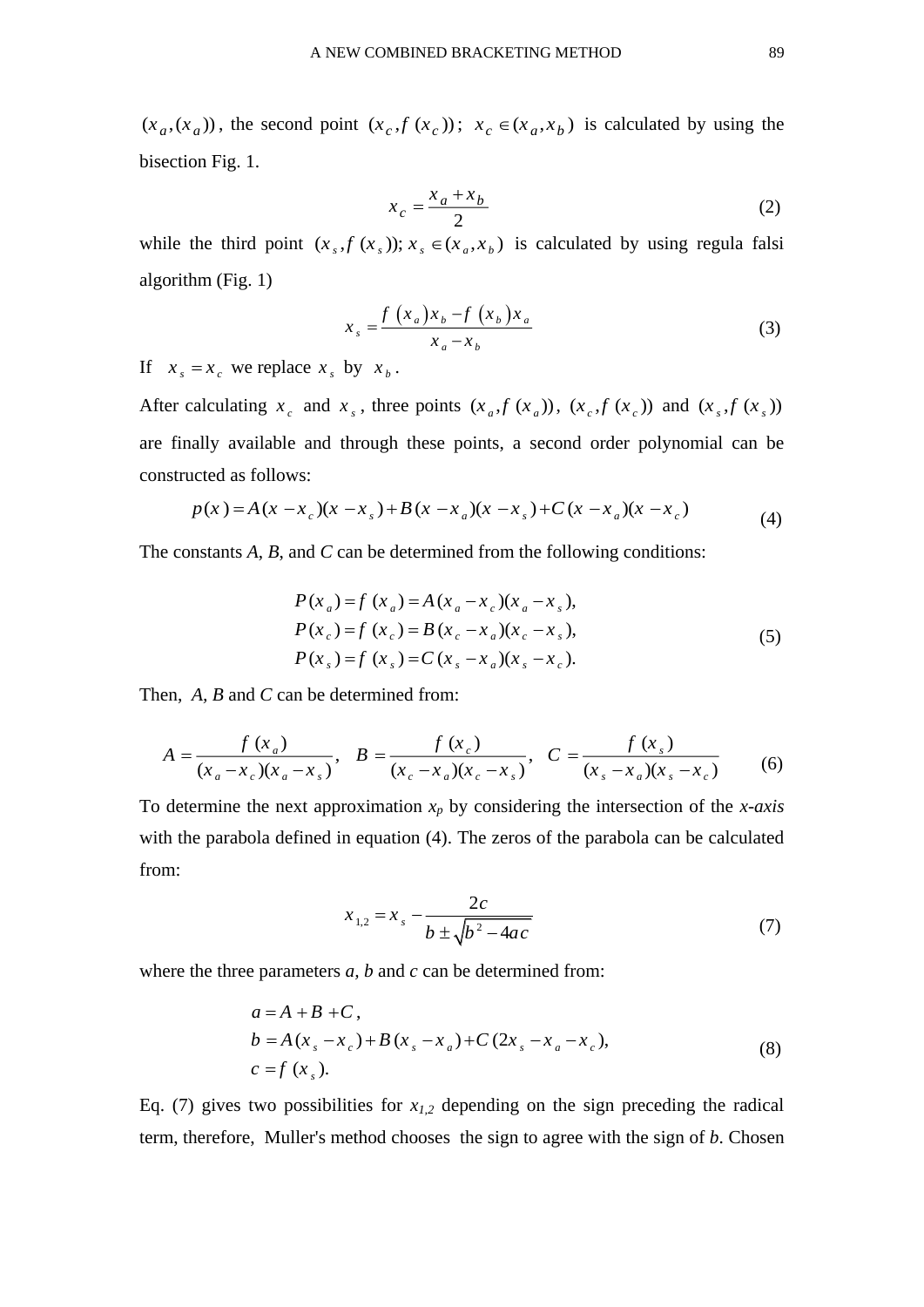in this manner, the denominator will be the largest in magnitude and will result in *x1,2* being selected as the closed zeros of  $P(x)$  to  $x_s$ . Thus we have:

$$
x_p = x_s - \frac{2c}{b + sign(b)\sqrt{b^2 - 4ac}}\tag{9}
$$

Equation (7) can be rewritten in an iterative form by introducing  $x_i = x_s$  as an approximate value of the function zero in the current iteration. A new calculated value is then  $x_{i+1} = x_p$ .

$$
x_{i+1} = x_i - \frac{2c}{b + sign(b)\sqrt{b^2 - 4ac}}
$$
 (10)

Because  $x_c$  and  $x_s$  are very closer to  $x^*$ , asymptotic superlinear convergence for a simple root  $x^*$  of a nonlinear equation  $f(x) = 0$  and the proposed method is very effective with respect to the regula falsi-bisection-parabolic (RBP) method [2]. Since the convergence order of the bisection and regula-falsi methods is 2 then the convergence order of MRBP is also 2. See [2]

#### **3. The new Bisection-Regula Falsi Algorithm**

Procedure of Bisection- regula falsi to find a solution to  $f(x) = 0$  given  $x_a$ ,  $x_b$ , with  $f(x_a)f(x_b)$  < 0. Calculation precision  $\mathcal E$  and maximum number of iterations *N max*

**Start** MRBP algorithm from *i* =1.

**INPUT**  $x_a$ ,  $x_b$ ,  $\mathcal{E}$ ,  $f(x)$  and maximum number of iterations  $N_{max}$ .

**OUTPUT** Approximate solution *x*\* or message of failure.

**Step 1.** Compute the initial bisection:  $x_c = \frac{x_a - y_c}{2}$  $\alpha$ <sup>*c*</sup> *a* <sup>1</sup> *x*<sub>*b*</sub>  $x_a = \frac{x_a + x_b}{x_a + x_b}$ **Step 2.** Compute the initial regula falsi:  $x_s = \frac{f(x_a)x_b - f(x_b)x_a}{x_a - x_b}$  $f(x_a)x_b - f(x_b)x$  $x - x$  $=\frac{J(\lambda_a)^2b}{r}$ **Step 3.** If  $x_s = x_c$  then set  $x_s = x_b$ 

**Step 4.** Calculate Function values:  $f(x_a)$ ,  $f(x_c)$ ,  $f(x_s)$  and  $f(x_b)$ 

**Step 5.** if  $f(x_a) = 0$  or  $f(x_c) = 0$  or  $f(x_s) = 0$  or  $f(x_b) = 0$  print  $x^*$ ,  $f(x^*)$ and stop

**Step 6.** Set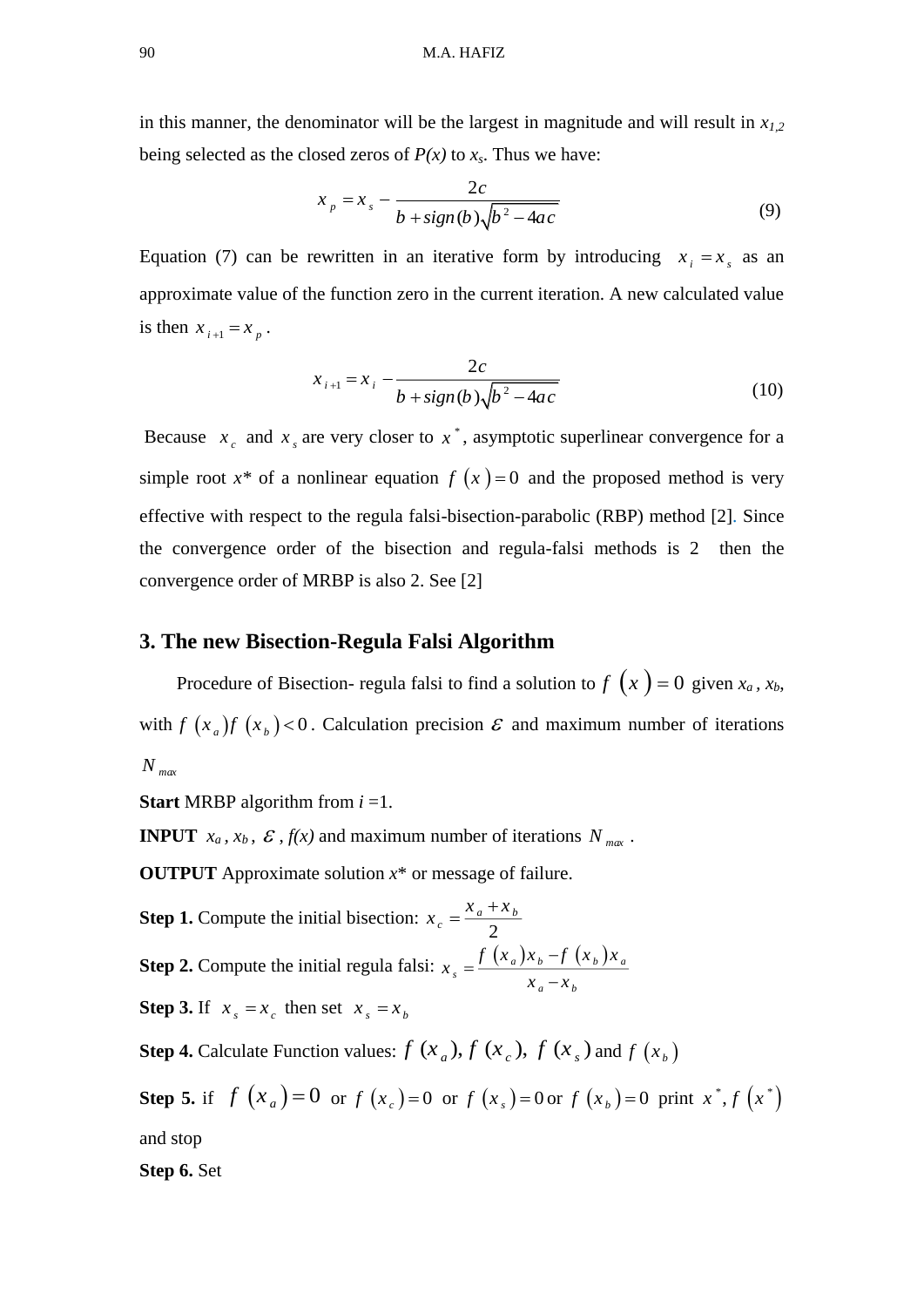A NEW COMBINED BRACKETING METHOD 91  

$$
A = \frac{f(x_a)}{(x_a - x_c)(x_a - x_s)}, \quad B = \frac{f(x_c)}{(x_c - x_a)(x_c - x_s)}, \quad C = \frac{f(x_s)}{(x_s - x_a)(x_s - x_c)}
$$

**Step 7.** Set

$$
a = A + B + C,
$$
  
\n
$$
b = A(x_s - x_c) + B(x_s - x_a) + C(2x_s - x_a - x_c),
$$
  
\n
$$
c = f(x_s).
$$

**Step 8.** Set  $X_p = X_s - \frac{1}{1 + (1 + (1 + h)^2)^2}$ 2  $\int_{b}^{b}$  is  $b + sign(b)\sqrt{b^2-4}$ *c*  $x = x$  $b + sign(b)$ <sub>s</sub> $/b^2 - 4ac$  $= x +$  sign (b), lb  $-$ 

**Step 9.** Calculate Function values:  $f\left(x_p\right)$ 

**Step 10.** if  $f(x_p) = 0$  or  $|x_p - x_s| < \varepsilon$  print  $x^*$ ,  $f(x^*)$  and stop

**Step 11.** Set  $\overline{X}$  =sort  $(x_a, x_s, x_c, x_p, x_b)$ 

**Step 12.** for  $j = 1$  to 4 do

If 
$$
f\left(\overline{X}_j\right)f\left(\overline{X}_{j+1}\right) < 0
$$
 then  $x_a = \overline{X}_a$ ,  $x_b = \overline{X}_{j+1}$  end if

End for

**Step 13.** if  $i < N_{max}$  then  $i = i + 1$  and go to step 1. else print  $x^*$ ,  $f(x^*)$  and stop End of the MRBP algorithm.

### **4. Numerical examples**

We now compare the performance of the presented BRFC method with different methods. The number of iterations *n* is calculated for the bisection (Bis), regula falsi (Reg) and Suhadolnik's (Suh) algorithms. The comparisons are based on the number of iterations *n* which are presented in Table 1. This table contains the test functions used to test the performance of both methods. The numerical computations listed in the Table 1 were performed on Maple 15.

## **5. Conclusions**

This paper presents a bracketing algorithm for the iterative zero finding of nonlinear equations. The algorithm is based on the combination of the bisection and regula falsi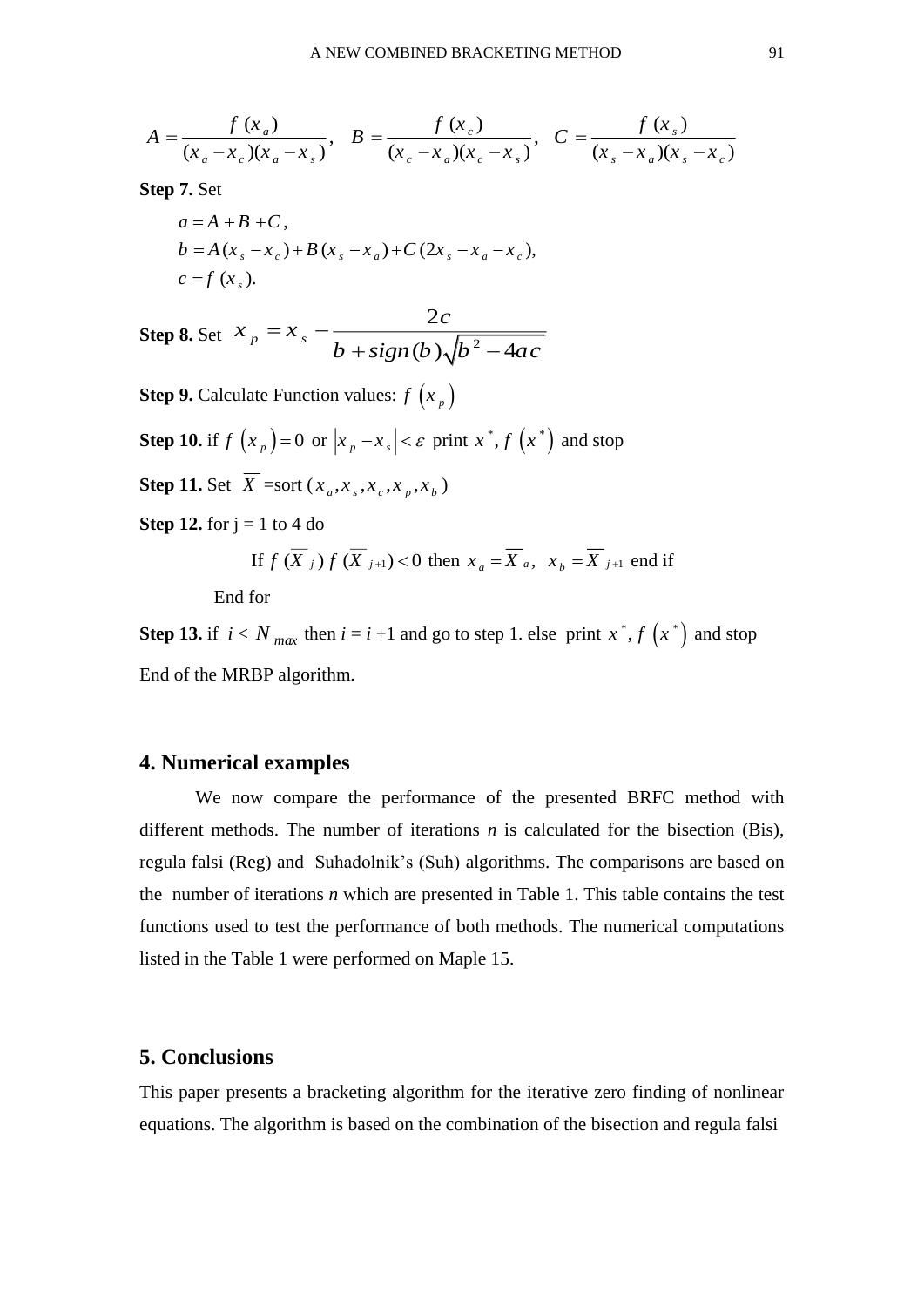| $\varepsilon = 10^{-15}$ , $N_{\text{max}} = 10^5$ |                                |                                  | <b>Bis</b>             | Reg     | Suh            | Present<br><b>BRFC</b> |
|----------------------------------------------------|--------------------------------|----------------------------------|------------------------|---------|----------------|------------------------|
| N <sub>o</sub>                                     | f(x)                           | $[x_a, x_a]$                     | Number of iterations n |         |                |                        |
| $\mathbf{1}$                                       | ln x                           | [0.5, 5]                         | 52                     | 29      | 6              | $\overline{4}$         |
| $\overline{2}$                                     | $(10-x) e^{10x} - x^{10} + 1$  | [0.5, 8]                         | 53                     | $>10^5$ | 10             | 7                      |
| 3                                                  | $e^{\sin x}$ – $x$ – 1         | [1, 4]                           | 52                     | 33      | 5              | $\overline{4}$         |
| $\overline{4}$                                     | $11x^{11} - 1$                 | [0.5, 1]                         | 49                     | 108     | 7              | $\overline{4}$         |
| 5                                                  | $2\sin x - 1$                  | $[0.1, \frac{\pi}{3}]$           | 50                     | 15      | $\overline{4}$ | 3                      |
| 6                                                  | $x^2 + \sin \frac{x}{10} - 25$ | [0, 1]                           | 50                     | 34      | 3              | 3                      |
| 7                                                  | $(x - 1) e^{-x}$               | [0, 1.5]                         | 51                     | 74      | 5              | $\overline{4}$         |
| 8                                                  | $\cos x - x$                   | [0, 1.7]                         | 51                     | 18      | $\overline{4}$ | 3                      |
| 9                                                  | $(x-1)^3-1$                    | [1.5, 3]                         | 51                     | 61      | 5              | 3                      |
| 10                                                 | $e^{x^2+7x-30}-1$              | [2.6, 3.5]                       | 50                     | 4020    | $\tau$         | $\overline{4}$         |
| 11                                                 | $\arctan x -1$                 | [1, 8]                           | 53                     | 27      | 6              | $\overline{4}$         |
| 12                                                 | $e^{x}$ – 2x – 1               | [0.2, 3]                         | 52                     | 157     | 6              | $\overline{4}$         |
| 13                                                 | $e^{-x}$ - $x$ - $\sin x$      | [0, 5]                           | 49                     | 13      | $\overline{4}$ | 3                      |
| 14                                                 | $x^3-1$                        | [0.1, 1.5]                       | 51                     | 36      | 5              | $\overline{4}$         |
| 15                                                 | $x^2 - \sin^2 x - 1$           | $[-1, 2]$                        | 52                     | 34      | 5              | $\overline{4}$         |
| 16                                                 | $\sin x - \frac{x}{2}$         | $\frac{\pi}{2}$ , $\pi$          | 51                     | 33      | $\overline{4}$ | 3                      |
| 17                                                 | $x^3$                          | $\Big -0.5\,,\,\frac{1}{3}\Big $ | 48                     | $>10^5$ | 44             | 6                      |
| 18                                                 | $x^5$                          | $\Big -0.5\,,\,\frac{1}{3}\Big $ | 48                     | $>10^5$ | 49             | 5                      |

Table 1. Different bracketing methods by presenting the number of iterations *n*.